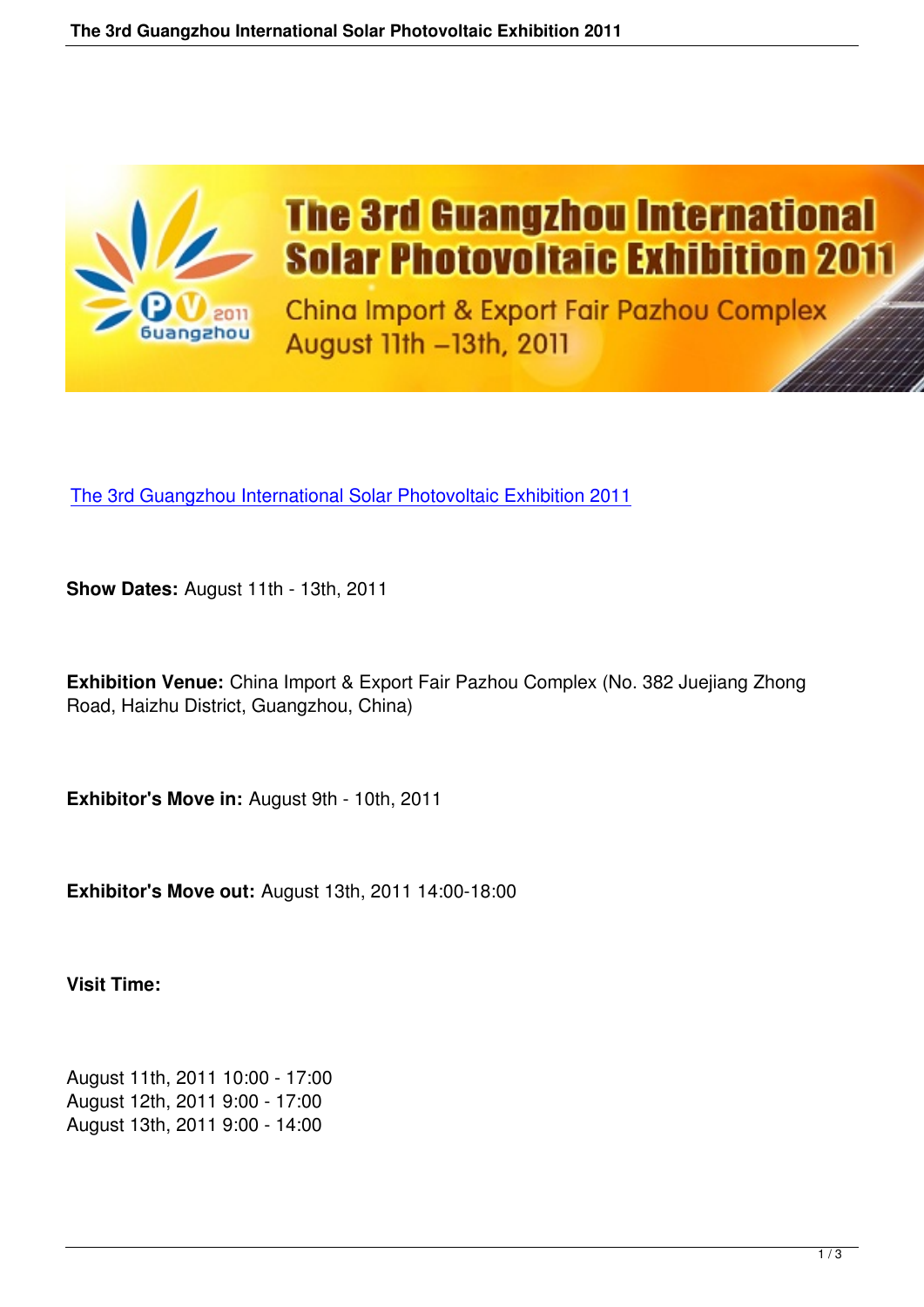### **Exhibition Contents:**

#### **D** Photovoltaic production equipment<sup>[]</sup>

Silicon rod silicon block silicon ingot production equipment: a full set of production lines, ingot furnace, crucible, growth furnace and other related equipment

Silicon wafer production equipment:

a full set of production lines, cutting equipment, cleaning equipment, testing equipment, and other related equipment

Battery production equipment:

a full set of production lines, etching equipment, cleaning equipment, diffusion furnace and covered equipment / deposition furnace, screen printing press, other furnace equipment, test instrument and separator, battery plate other related equipment

Solar panels/modules production equipment:

a full set of production lines, test equipment, glass cleaning equipment, tie lines / welding equipment, laminated machine

Film version of the battery production equipment:

amorphous silicon cells, the copper indium gallium selenium battery CIS / CIGS, CdTe cadmium telluride film battery, battery DSSC Dye-sensitized

## **D** Production technology and research equipment

Photovoltaic cells:

photovoltaic cell manufacturers, solar modules' manufacturer, solar modules' installation company.

Related PV components:

batteries, chargers, controllers, converters, recorder, inverter, monitor, support systems, tracking systems, solar cables